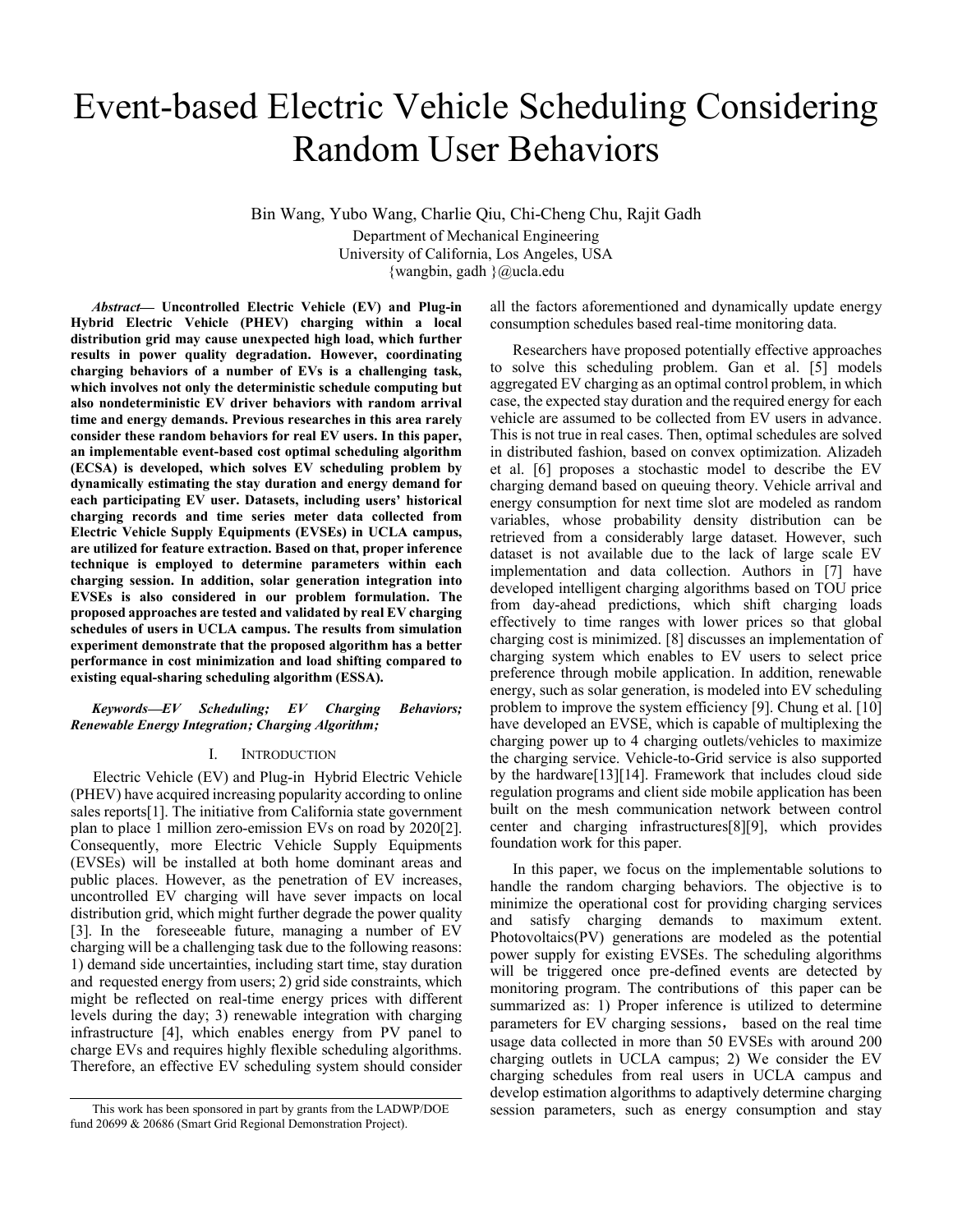duration. 3)Event-based scheduling algorithm is developed to handle random EV charging behaviors by analyzing users' historical records and then adaptively update schedules to minimize the operational cost and maximize the utilization of renewable energy.

The rest of this paper is organized as follows: Section II discusses the operating framework to support this scheduling system and the existing algorithms. Section III introduces the data models and feature extraction procedures. Session IV discusses the details of Event-based Cost Optimal Scheduling Algorithm(ECSA). Finally, we evaluate the results from ECSA and discuss the potential improvements in section V.

# II. SYSTEM OVERVIEW

#### *A. System Architecture*



#### Fig. 1 System Overview

System architecture and functioning components are displayed in Fig.1. Charging services on software side are built on top of the complex communication network[11] among numerous components in the system, including EVSE, EV users and cloud side services. On client side, EV users are able to initiate a charging session by sending charging requests through their mobile applications. Immediately, the corresponding EVSE information and user account ID will be pushed to mobile service interface on control center via secured HTTP message. Meanwhile, another service with both data collection and scheduling modules are running on control center, which periodically retrieves real-time data from meters in each EVSE. Once pre-defined events are detected by the monitoring program, corresponding scheduling algorithm will be initiated to handle the charging sessions on that specific EVSE. All the monitoring data in time series for each EVSE and records for all charging requests associated with user information are stored in database system, which can be later accessed by other services, such as feature extraction service. As a possible implementation in the future, the power source for each EVSE can be connected to both grid and renewable generations, e.g. solar panels, in stand-alone mode.

# *B. EVSE with Current Multiplexing*

The EVSE developed by UCLA Smart Grid Energy Research Center (SMERC) has one distinguished feature with current multiplexing, i.e. split the power supply from single source to multiple charging outlets within a preset range [11]. That charging duty-cycle can be modified from 0 to 50% for each outlet, i.e. *0A* to *30A*, which provides possibilities for scheduling algorithm to allocate different ratio of power supply to different vehicles connected according to their varied demand and availabilities. In addition, a status indicating whether or not a vehicle is plugged can be retrieved in real-time, which enables monitoring program on control center to obtain the leave time for each vehicle. We will discuss the inference process in later section.

# *C. Existing Scheduling Algorithm*

In our system, a number of scheduling algorithms have been developed and implemented. Some of them require users to input their energy demand and preferences [8], while others, e.g. Equal-Sharing Scheduling Algorithm(ESSA), serves only for data collection purpose and just requires a simple click on mobile application to submit a charging request. In this case, least user interactions is needed and most original information for user behavior can be preserved. Charging session will start right after request is submitted. When more than one vehicles are plugged-in, the power supply will be shared equally among them by ESSA. The details are displayed Fig. 2:

| <b>Algorithm 1: Equal Sharing Scheduling Algorithm (ESSA)</b>            |
|--------------------------------------------------------------------------|
| Event e:                                                                 |
| $V \leftarrow$ connected vehicles                                        |
| $n \leftarrow$ number of active vehicles                                 |
| $DC \leftarrow \frac{maxDC}{\eta} \cdot \eta \cdot 100\%$                |
| for $i \in [1,2,,n]$                                                     |
| set duty-cycle to DC for $i^{th}$ vehicle in V                           |
| wait for current to stabilize                                            |
| end                                                                      |
| $\mathbf{r}$ $\mathbf{A}$ $\mathbf{r}$ $\mathbf{I}$ $\mathbf{I}$<br>CDMA |

Fig. 2 Pseudocode of ESSA

 $maxDC$  denotes the maximum duty-cycle for each power source and  $\eta$  is a safety coefficient. In this algorithm, each vehicle will be assigned a percentage of circuit duty-cycle and continues charging until current drops below a pre-defined threshold, which is also an indicator for scheduling algorithm to close charging sessions. Accordingly, the start time, finish time and accumulated meter data are collected to calculate the final energy consumption.

#### III. DATA ANALYSIS FOR EV CHARGING BEHAVIORS

Data in time series for each meter mounted in EVSEs are collected periodically and then stored in a relational database on control center. After a brief exploratory analysis of user behaviors, typical patterns can be identified, which gives us an incentive to design scheduling algorithms based on user energy consumption patterns. In this section, we briefly introduce the methods we use to extract important features from raw data and further estimate schedule parameters given start time and user index. The dataset that is used in this paper contains more than 10000 valid charging session records since 2013 Jan. 1st. There are more than 200 active users, more than 50 EVSEs and 200 charging outlets in this system.

#### *A. Parameters to Describe a Charging Session*

To evaluate impacts on electric grid from EV charging behaviors, the following parameters can be defined to describe EV charging sessions. Fig. 3 illustrates sequence of parameters in time series.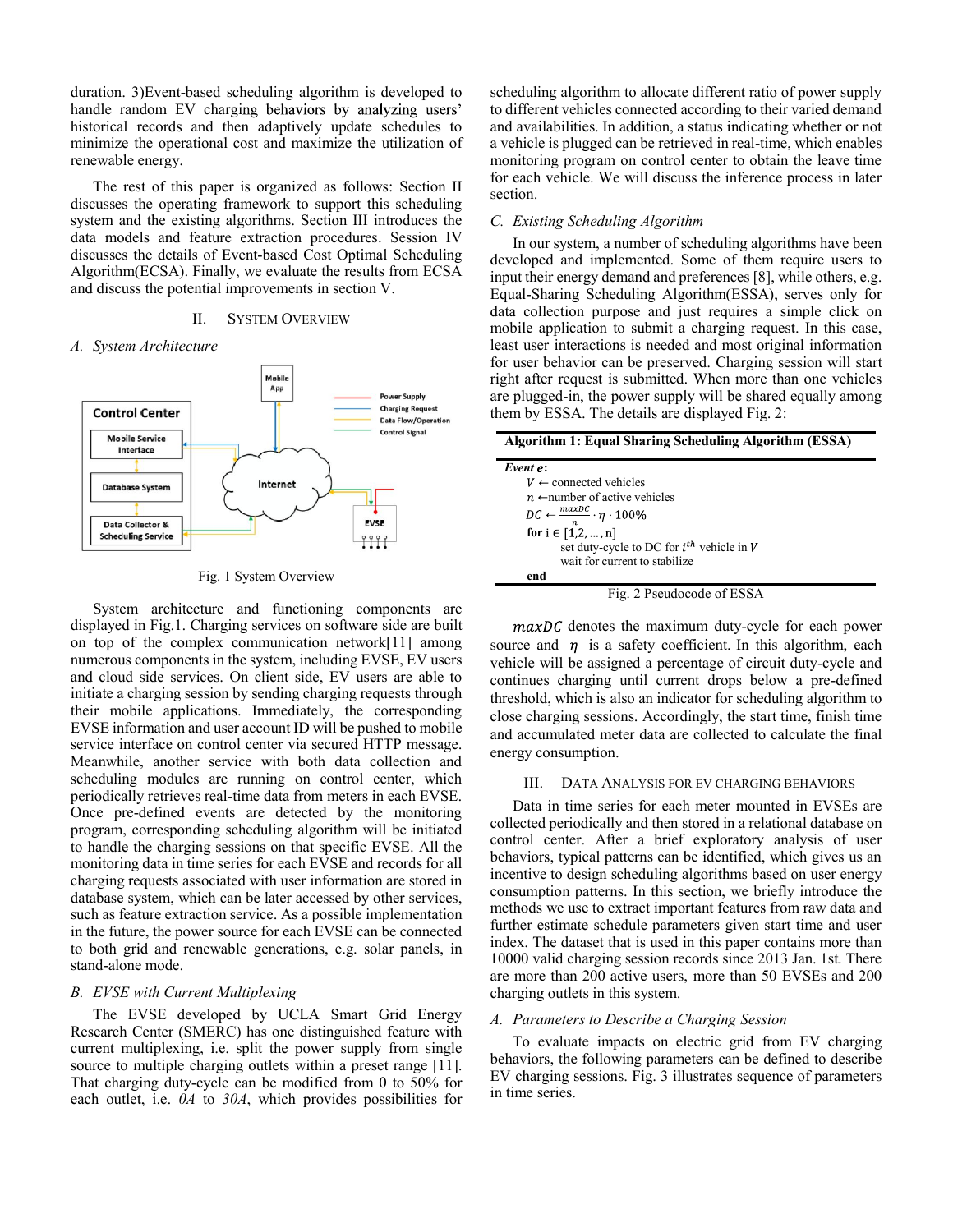

Fig. 3 Charging session Parameters

- *Start Time:*  $t_s$ , represents the time when vehicle arrives at certain EVSE and submits a charging request.
- *Finish Time:*  $t_f$ , denotes the time when this charging session  $\bullet$ is terminated due to low charging current, which might be caused by fully charged battery or disconnected vehicle.
- $\bullet$ *Leave Time:*  $t_l$ , is the time when the user unplugs her vehicle and leaves charging infrastructure directly.
- *Charging Power*:  $r_n = \{r_{t_s}, r_{t_s + \Delta t}, r_{t_s + 2 \Delta t}, \dots, r_{t_f}\}$  is an array of power consumption rate at each time interval between  $t_s$  and  $t_f$ .  $\Delta t$  is time interval at which data collector service and scheduling service is working.
- Energy Consumption for vehicle  $n: E_n$ , denotes the energy consumed within each charging session.  $E_n$  can be computed as:

$$
E_n = e_{tf} - e_{ts} \tag{1}
$$

where  $e_{tf}$  and  $e_{ts}$  are accumulated energy consumption value read from meter at session start time and finish time, respectively.

Note that  $t_f \leq t_l$  holds by the definition, which is obvious when vehicle is fully charged before departure. If vehicle leaves unexpectedly before battery is full, the charging session will be terminated by scheduling algorithm automatically and  $t_f = t_l$  in this case. Another important parameter, stay duration  $d_n$  can be obtained by  $t_1 - t_s$ . In later section,  $r_t$  will be the decision variable in our problem formulation.

# *B. Inference for EV Charging Parameters*

Decisions made by scheduling algorithms are based on the real-time data collected from EVSEs in time series. Unfortunately, there does not exist explicit signals from EVSEs, indicating termination of a charging session. Thus, proper inference is needed to determine some of the aforementioned parameters, such as leave time.

# *1) Determine when to close a charging session*

Scheduling algorithm must adaptively check if power consumption rate falls below a threshold. However, at the end of charging sessions, power drawn by some types of EVs is not stable, which might be caused by different designs of internal Battery Management System (BMS). Therefore, we employ a method based on moving average to adaptively evaluate the power consumption rate.

Assume the real-time power data for each meter at time  $t$  is denoted by  $y_t$ . The action to close a charging session is determined by a parameter for the averaged power consumption level, denoted by  $c_t$ , which can be calculated by:

$$
c_{t} = \frac{1}{H} \cdot \sum_{i=1}^{t=H} y_{t-i-1}
$$
 (2)

where  $H$  is the length of moving window, 10 in our case. When the average power consumption level  $c_t$  drops below a pre-defined threshold  $c$ , 0.1 kW in our case, the close charging decision will be made. Fig. 4 illustrates this inference process:



Fig. 4 Inference Process to Close Charging Sessions

In addition, by evaluating the latest power data before closing the charging session, one can infer whether or not EV is fully charged. If the power value is still higher than the threshold, the plug is believed to be disconnected by the user when the charging is still in process.

#### *2) Determine leave time*

Leave time can also be inferred from time series data by detecting the earliest time when plug-in status changes to negative. The inference is illustrated below:

$$
t_l = \begin{cases} t_f, & c_{tf} > \underline{c} \\ min(t), & c_{tf} \leq \underline{c}, t > t_f \text{ where } pl(t) = 0 \end{cases} (3)
$$

If the power consumption rate when charging session is being close,  $c_{tf}$  is larger than the threshold,  $\mathbf{c}$ , the time to close charging session is exactly the leave time because the vehicle is believed to be manually un-plugged. On the other hand, when power consumption is lower than threshold, the leave time can only be inferred from the time when plug-in status changes from 1 to 0.  $pl(t)$  denotes the plug-in status at time t.

## *C. Parameter Estimation based on Historical Records*

Based on the existing dataset, the objective is to extract features of EV energy consumption patterns and then apply it into scheduling algorithms. According to the observations, we find the charging behaviors, especially the parameters aforementioned have strong user dependence. A typical user's schedules are illustrated in Fig. 5.

According to the visualizations above, leave time generally follows a linear relation with start time for this specific user. Similarly, the longer this user stays, the larger portion of energy can be consumed. This behavioral pattern represents a category of users, whose charging session parameters can be estimated using similar methods. We only display one typical user category, because the following estimation algorithm can also be applied to other categories.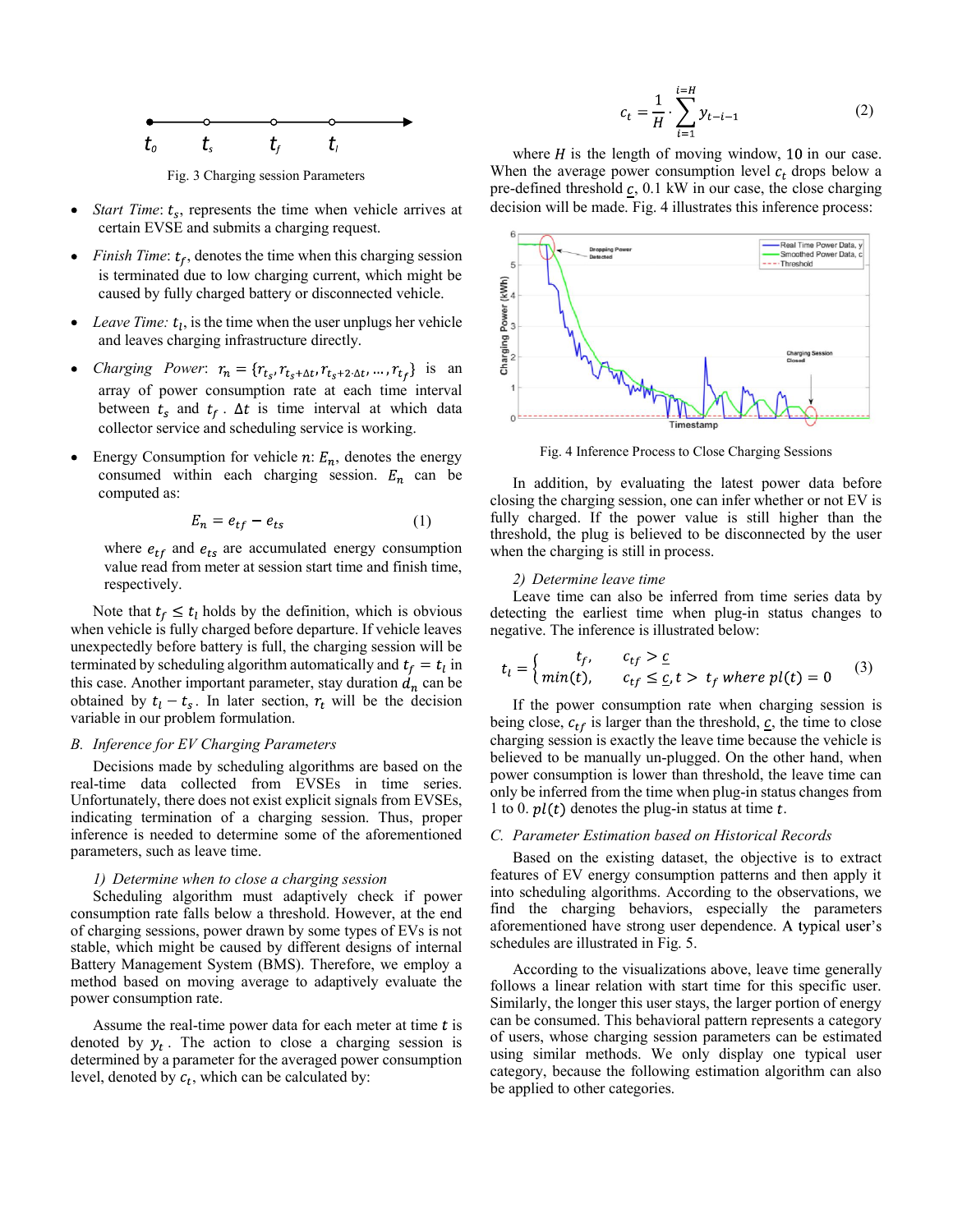

Fig. 5 Charging Patterns for a Typical User

At each time interval, after scheduling algorithm initiates, the estimation of stay duration and expected energy consumption are needed. A simple estimation method is utilized, which searches similar historical charging sessions for specific user index and calculate the average energy consumption and stay duration. For the purpose to extract features for historical charging sessions, the data structure we use to describe one charging session is a 5-tuple, which is defined as:

$$
s \coloneqq (u, t_s, t_f, t_l, e)
$$

where  $u$  is the user index to which this session belongs;  $e$  is the energy consumption calculated by  $(1)$ .

The expected energy consumption and expected stay duration can be estimated by

$$
\hat{e} = \frac{1}{M} \cdot \sum_{i \in M} S[i], e \tag{4}
$$

$$
\hat{d} = \frac{1}{M} \cdot \sum_{i \in M} S[i], t_i - S[i], t_s \tag{5}
$$

where  $S[i]$ ,  $t_s \in [t_{s0} - \Delta t, t_{s0} + \Delta t]$ ,  $(S[i], t_l - S[i], t_s) > t$  $t_{s0}$  and M denotes the count (length) of qualified sessions. The detailed method to implement this function is shown in Fig. 6.

## Algorithm 2: Estimate Energy Consumption and Stay Duration

Input:  $t, t_{s0}$ , UserIndex

Output:  $\hat{e}$ ,  $\hat{d}$ Extract historical sessions: *S*, where *S*.  $t_s \in [t_{s0} - \Delta t, t_{s0} + \Delta t]$ and  $(S \ t_l - S \ t_s) \geq t - t_{s0}$  and  $S \ u = UserIndex$ 

**if** S length  $\geq 0$ 

estimate energy consumption  $\hat{e}$  and stay duration  $\hat{d}$  by calculating  $(4)$ ,  $(5)$ 

```
else
```
end

```
\hat{e} \leftarrow e + \Delta e\hat{d} \leftarrow d + \Delta d
```
Fig. 6 Estimation Algorithm Energy Consumption and Stay Duration

The estimation request time  $t$ , user index and the start time for current charging session  $t_{\rm s0}$  are sent to estimation function as inputs. The estimated stay duration  $\hat{d}$  and energy consumption  $\hat{e}$  are the results as output. First, the algorithm will search neighbor sessions in terms of start time and duration. Then average value for the neighbors will be used as estimation for current session. However, if it does not have such neighbors, it is believed that current session belongs to a relatively new user in the system. Thus, preset value  $\Delta e$  and  $\Delta t_d$  will be used as short term estimations so that scheduling algorithm can frequently check this charging session.

# IV. EVENT-BASED COST-OPTIMAL CHARGING ALGORITHM

ECSA is designed to dynamically compute EV schedules according to the random user behaviors. As an EV scheduling algorithm, it aims to achieve better energy delivery efficiency and minimize the operational cost for system administrator, meanwhile satisfying EV charging demand from users. Our implementation assigns each thread to each EVSE, hence our scheduling algorithm works at EVSE level. In this case, we assume there exists a selfish operator, who wants to minimize operational cost in monetary terms by shifting charging load to time zones where energy price is lower and maximizing the usage of renewable energy. [11] have demonstrated the idea for standalone EVSE with several solar panels, but the details of solar energy integration into local distribution system is not within scope of this paper. Thus, for simulation purpose, we assume there exist several PV panels connecting to our EVSE.

## *A. Problem Formulation*

# *1) User Model*

As discussed above, each charging session for user  $n$  can be described by the aforementioned parameters defined in the tuple  $s_n := (u_n, t_{n,s}, t_{n,t}, t_{n,t}, e_n)$ . Thus, the ideal scenario is that scheduling algorithm allocates more energy than expected, i.e.  $e_n > \hat{e}_n$ , before user *n* leaves.  $e_n$  increases as the charging process goes on.

$$
e_n(t) = e_n(t - \Delta t) + r_n(t) \cdot \Delta t, \qquad \forall t \in [t_{n,s}, \hat{t}_{n,f}] \tag{6}
$$

$$
e_n(t_{n,f}) \ge \hat{e}_n \tag{7}
$$

*2) EVSE Model*

Since the EVSE in this paper can be equipped with multiple power sources and certain outlets may share the same power source, which adds one more constraint that total power drawn from each power source cannot exceed its upper limit. In addition, power consumption rate at each outlet cannot exceed the maximum value for that power source:

$$
0 \le r_n(t) \le r_k^{max} \cdot \eta, \qquad \forall t \in [t_{n,s}, \hat{t}_{n,f}] \tag{8}
$$

Where  $r_k^{max}$  denotes the limitation from for power source k. Let  $k = \{1, 2, ..., K\}$  denote the order of power source number in one EVSE. For each power source  $k$  in the EVSE, we have:

$$
0 \leq \sum_{n \in N_k} r_n^k(t) \leq r_k^{max} \cdot \eta, \qquad \forall t \in [t_{n,s}, \hat{t}_{n,f}] \qquad (9)
$$

where  $N_k$  denotes the charging sessions for power source  $k$ .

#### *3) Energy Price and Solar Generation*

Energy price represents cost for unit energy consumption at different time instant. Real-time pricing have been proposed and implemented in several regions within United States. The price list similar as that in [12] is virtually created for simulation. Numerous researches on solar energy prediction have been conducted. The detailed approaches for solar generation prediction are out of scope of this paper. We simply apply day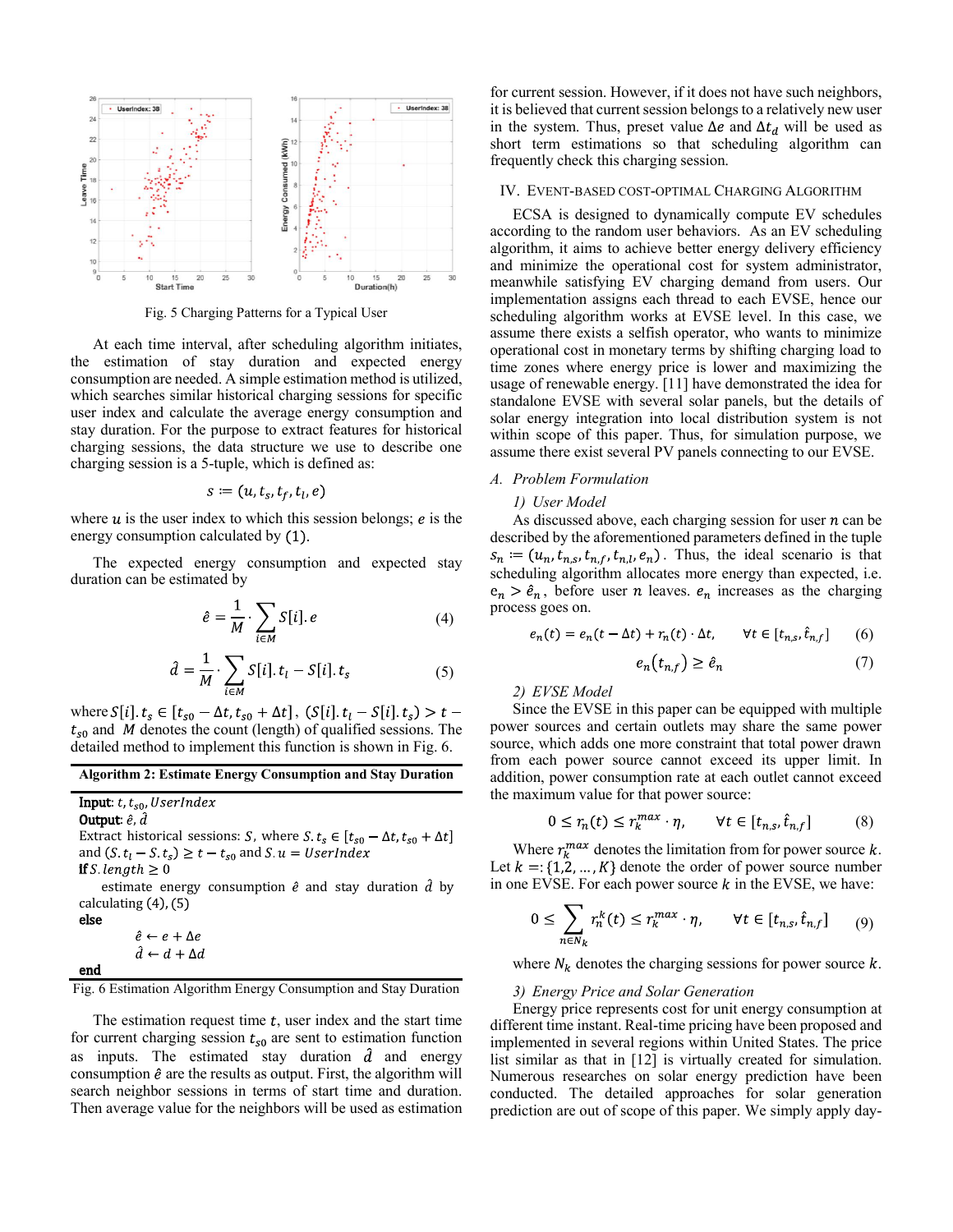ahead prediction and use that to make charging decisions. According to the observation from integration project at UCLA [15], each panel has an approximate 0.28 kW peak power output and we assume 10 panels are connected to support one EVSE.

Global objective function for each EVSE is defined by:

$$
\min \sum_{t \in T} \max \{ \sum_{n \in N} r_n(t) - PV(t), 0 \} \cdot P(t) \cdot \Delta t \tag{10}
$$
  
s.t. (6), (7), (8), (9)

where  $PV(t)$  denotes solar output at time t, and  $p(t)$ denotes the energy price. When total power consumption is larger than the renewable generation, system operator has to buy additional power from electric grid to satisfy charging. Note that  $\hat{e}_n$ ,  $\hat{t}_{n,f}$  are both conditional estimations in (6), (7), (8) and (9) based on users' historical records, which are computed every time as the scheduling algorithm is triggered by pre-defined events. The schedules for next time interval will be updated based on computation results until new event is detected.

# *B. Implementation of Event-based Scheduling Algorithms*

# *1) Event Definition*

The implementation is based on events defined in advanced to describe a significant change of scheduling variables, which makes it necessary to re-initiate the schedule computation. The following types of events are tentatively designed for triggers.

*Event 1*: New vehicle arrives with charging request.

*Event 2*: Vehicle leaves from EVSEs or finishes charging

*Event 3*: Energy already consumed exceeds the estimated one, which is believed as an abnormal behavior and we infer that this user needs more energy than consumed.

*Event 4*: Leave time exceeds the estimated one, which might indicate the extended stay duration for this user.

| 2) Scheduling Algorithm                                                |
|------------------------------------------------------------------------|
| Algorithm 3: Event-based Cost Scheduling Algorithm (ECSA)              |
| <b>Event Trigger:</b>                                                  |
| for each power source $k \in K$                                        |
| $N_k$ $\leftarrow$ extract charging sessions at power source k         |
| for each session $n \in N_k$                                           |
| evaluate and estimate $\hat{e}_n$ , $\hat{d}_n$ from Algorithm 2       |
| end                                                                    |
| Compute schedules by $(10)$ , subject to $(6)$ , $(7)$ , $(8)$ , $(9)$ |
| update schedules for each charging session                             |
| end                                                                    |
| Fig. 7 Pseudocode for ECSA                                             |

Once any of the above events is detected by monitoring program on cloud-side, scheduling computation will be triggered for that EVSE, in Fig.7. Hereby, all charging sessions will be re-evaluated as indicated by *Algorithm 2*, considering the current check time. The last step is to solve optimization problem given the parameters of all charging sessions. The new schedules will be updated for the following time intervals.

# V. RESULTS AND DISCUSSION

In this section, results from ECSA algorithm will be discussed, based on comparison with the original ESSA. We will show the performance of cost saving, load shifting and also the error rate, which is inevitable if we consider random behaviors. Finally, we will discuss potential methods to improve the scheduling accuracy and the trade-offs in implementation.

#### *A. Experiment setup*

To set up simulation experiment, we randomly select 10 continuous days and extract the real charging sessions submitted on one particular EVSE in UCLA campus. The extracted charging sessions are ordered by the start time and labeled with power source number so that real charging events can be reproduced exactly. We use dataset for the past year as the base dataset, from which we can extract user historical behaviors and estimate energy consumption and stay duration.  $\Delta t$ , i.e. time interval for scheduling algorithm is set to *15* min.

# *B. Cost Saving and Load Shifting*

As the primary objective, cost saved will be an important criteria comparing to original ESSA. Time-variant price curve and predicted solar generation are set as inputs for scheduling algorithm. Fig.8 shows scheduling results for 2015 Mar. 17th. Blue curve indicates the new load curve from ECSA.



Fig. 8. EV Power Consumption from ESSA and ECSA

It can be easily identified from Fig.8 that ECSA can shift load to region with abundant solar energy and lower energy prices so that overall energy cost will be reduced. However, careful readers may notice that the area below blue line in Fig. 8 is slightly smaller than that of red, i.e. less total energy from ECSA is consumed compared to ESSA. That is because exceptions, i.e. estimation errors, exist during the scheduling process. As the first vehicle arrives, the scheduling algorithm cannot predict behaviors information for other users, who might come later to share the same power source with current user. Thus, ECSA naively schedules higher power consumption to preferable time range. With the realization of new charging sessions with the same power source, ECSA starts to consider power source limitation and update charging schedules for previous user as soon as possible.

Fig.9 is the comparison of operational costs from 3 scheduling algorithms, ESSA, ESSA with solar integration and ECSA. Solar integration reduces the cost for both ESSA and ECSA. For ECSA, the cost decreases because of two reasons: 1) delayed energy consumption at the early stage of charging session 2) charging load shifted from regions with higher price and abundant solar energy, to regions with higher energy price and less solar energy. Suppose the energy consumptions are the same from ESSA and ECSA, there will still be larger portion of